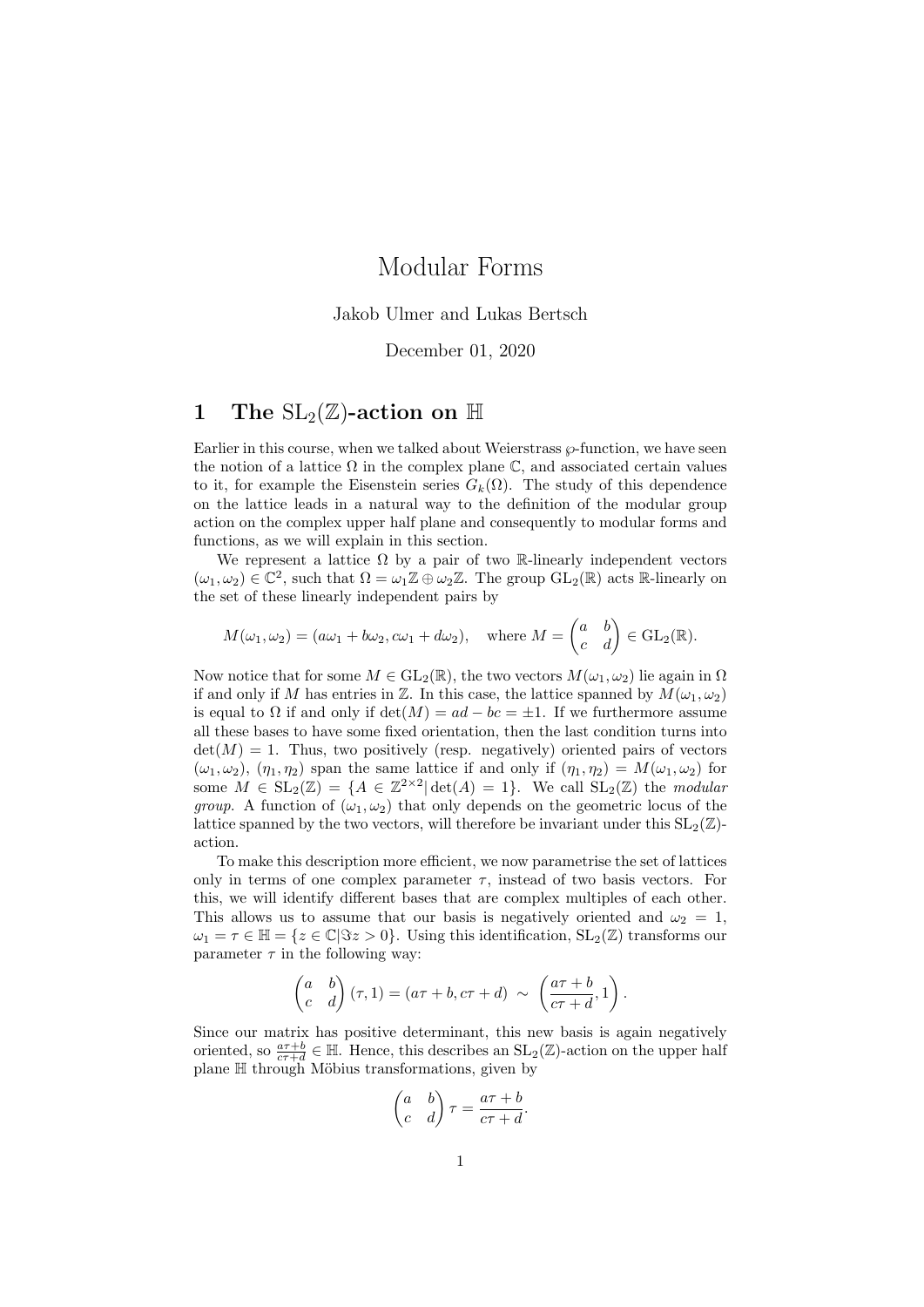We will note a few properties on the modular group and its action on the upper half plane without proof. First,  $SL_2(\mathbb{Z})$  is generated by the two elements

$$
T = \begin{pmatrix} 1 & 1 \\ 0 & 1 \end{pmatrix}, \quad J = \begin{pmatrix} 0 & -1 \\ 1 & 0 \end{pmatrix},
$$

the first of which corresponds to a translation  $\tau \mapsto \tau + 1$  and the second to  $\tau \mapsto -\frac{1}{\tau}$ , which is geometrically an inversion on the unit circle, followed by a reflection along the imaginary axis.

Secondly, we will describe a fundamental domain of this action, i.e. a subset  $\mathbb{F} \subset \mathbb{H}$  such that every orbit under the  $SL_2(\mathbb{Z})$ -action has exactly one element in F. Such a fundamental domain is given by

$$
\mathbb{F} = \left\{ \tau \in \mathbb{H} \; \middle| \; -\frac{1}{2} < \Re(\tau) \leq \frac{1}{2}, |\tau| \geq 1, \text{ and } |\tau| > 1 \text{ for } \Re(\tau) < 0 \right\}.
$$

A drawing of the fundamental domain is shown on the right. Here, the bottom right corner point is

$$
\rho = \frac{1}{2} + \frac{\sqrt{3}}{2}i,
$$

and the bottom left is  $\rho^2 = \rho - 1$ .

Third, we look at the fixed points of the action in F. During the following, we will write  $\Gamma = SL_2(\mathbb{Z})$ . For every point  $\tau \in \mathbb{H}$ , denote by  $\Gamma_{\tau} = \{M \in \Gamma | M\tau = \tau\}$  the stabilizer subgroup of  $\tau$ . One can show that  $\Gamma_i = {\pm I, \pm J},$  where I denotes the identity,  $\Gamma_{\rho} = {\pm I, \pm U, \pm U^2}$ , where  $U = TJ$ , and  $\Gamma_{\tau} = {\pm I}$  for all other  $\tau \in \mathbb{F}$ . The relation  $\Gamma_{M\tau} = M \Gamma_{\tau} M^{-1}$  now gives us all stabilizer subgroups of points in H. We denote the space of orbits by  $\Gamma \backslash \mathbb{H} = {\Gamma \tau | \tau \in \mathbb{H}}$ , whose



elements correspond bijectively with their representatives in F.

Now let us go back to the study of functions  $f(\omega_1, \omega_2)$  invariant under the action of  $SL_2(\mathbb{Z})$ . For Eisenstein Series we have observed a law that looks like  $f(\lambda \omega_1, \lambda \omega_2) = \lambda^{-k} f(\omega_1, \omega_2), k \in \mathbb{Z}$ , where  $\lambda \in \mathbb{C}$ , geometrically, is a successive rotation and stretching of the lattice. When passing to our parametrization by the single variable  $\tau \in \mathbb{H}$ , such function f transforms as follows:

$$
f(\tau, 1) = f(M(\tau, 1))
$$
  
=  $f(a\tau + b, c\tau + d)$   
=  $(c\tau + d)^{-k} f\left(\frac{a\tau + b}{c\tau + d}, 1\right)$   
=  $(c\tau + d)^{-k} f(M\tau, 1)$ 

Writing  $f(\tau, 1) = \tilde{f}(\tau)$ , this gives us the transformation law

$$
\tilde{f}(M\tau) = (c\tau + d)^k \tilde{f}(\tau).
$$

This formula will serve as our motivation to define modular forms.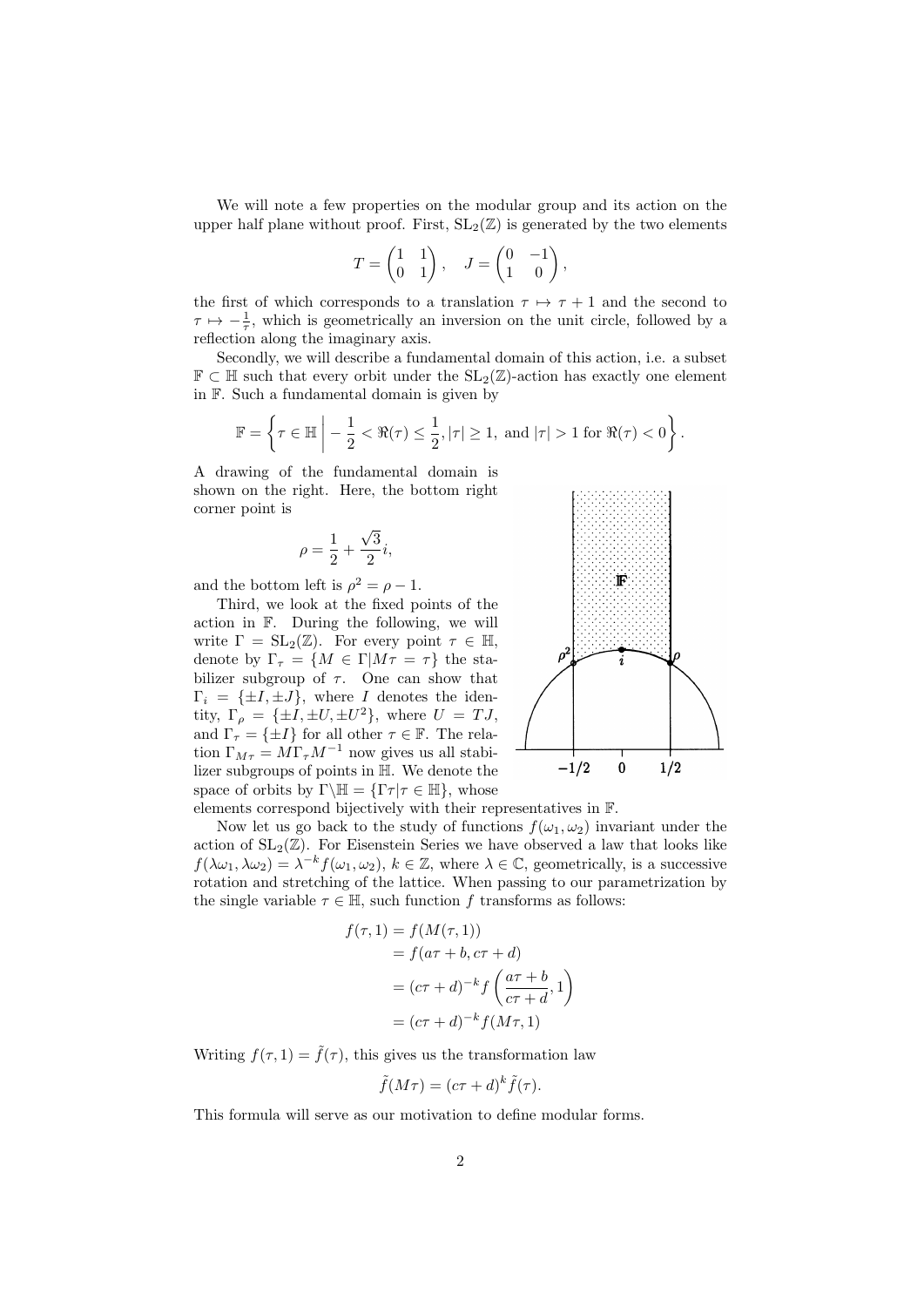# 2 Modular Forms

## 2.1 Preliminary remarks

As elaborated above it is natural to consider the following  $SL_2(\mathbb{Z})$  action on the space of meromorphic functions  $K(\mathbb{H})$ 

$$
(f|_k M)\tau = (c+d)^{-k} f(M\tau)
$$

for  $f \in K(\mathbb{H})$  and  $M = \begin{pmatrix} a & b \\ c & d \end{pmatrix} \in SL_2(\mathbb{Z})$  and a fixed  $k \in \mathbb{Z}$ . It is an easy exercise to check that this is indeed a group action, i.e.

$$
f|_k M_k N = f|MN
$$

for all  $M, N \in SL_2(\mathbb{Z})$ .

More specifically we will be interested in meromorphic functions on the upper half plane that are invariant under this group action (again for a fixed  $k \in \mathbb{Z}$ ), that is in those  $f \in K(\mathbb{H})$  such that

$$
f = f|_k M
$$

for all  $M \in SL_2(\mathbb{Z})$ . We will call them modular invariant in what follows.

Before we explain how this modular invariance and the meromorphic property interact do we want to give an easy consequence of the invariance:

**Lemma.** For a given  $k \in \mathbb{Z}$ ,  $f \in K(\mathbb{H})$  is modular invariant in the above sense if and only if  $f(\tau + 1) = f(\tau)$  and  $f(-\frac{1}{\tau}) = \tau^k f(\tau)$  for all  $\tau \in \mathbb{H}$ .

*Proof.* This is a consequence of the fact that  $SL_2(\mathbb{Z})$  is generated by  $T = \begin{pmatrix} 1 & 1 \\ 0 & 1 \end{pmatrix}$ ,  $J = \begin{pmatrix} 0 & -1 \\ 0 & 1 \end{pmatrix}$  and the fact that the operation is a group action.  $\Box$ 

Functions that are modular invariant are by definition determined by their values on the fundamental domain of the  $SL_2(\mathbb{Z})$  on  $\mathbb{H}$ . In the following we will thus think about such a function via its restriction to the fundamental domain. Since the set of poles of a meromorphic function has to be discrete, there are the following possibilities for the behavior of a modular invariant function on H:

- 1. There can be infinitely many poles in imaginary directions of the fundamental domain strip.
- 2. There could be only finitely many poles, so that the function is holomorphic for large enough imaginary coordinate values, but still unbounded.
- 3. The function could be bounded for large enough coordinate values, but not going to zero
- 4. The function could go to zero for imaginary coordinate value going to infinity.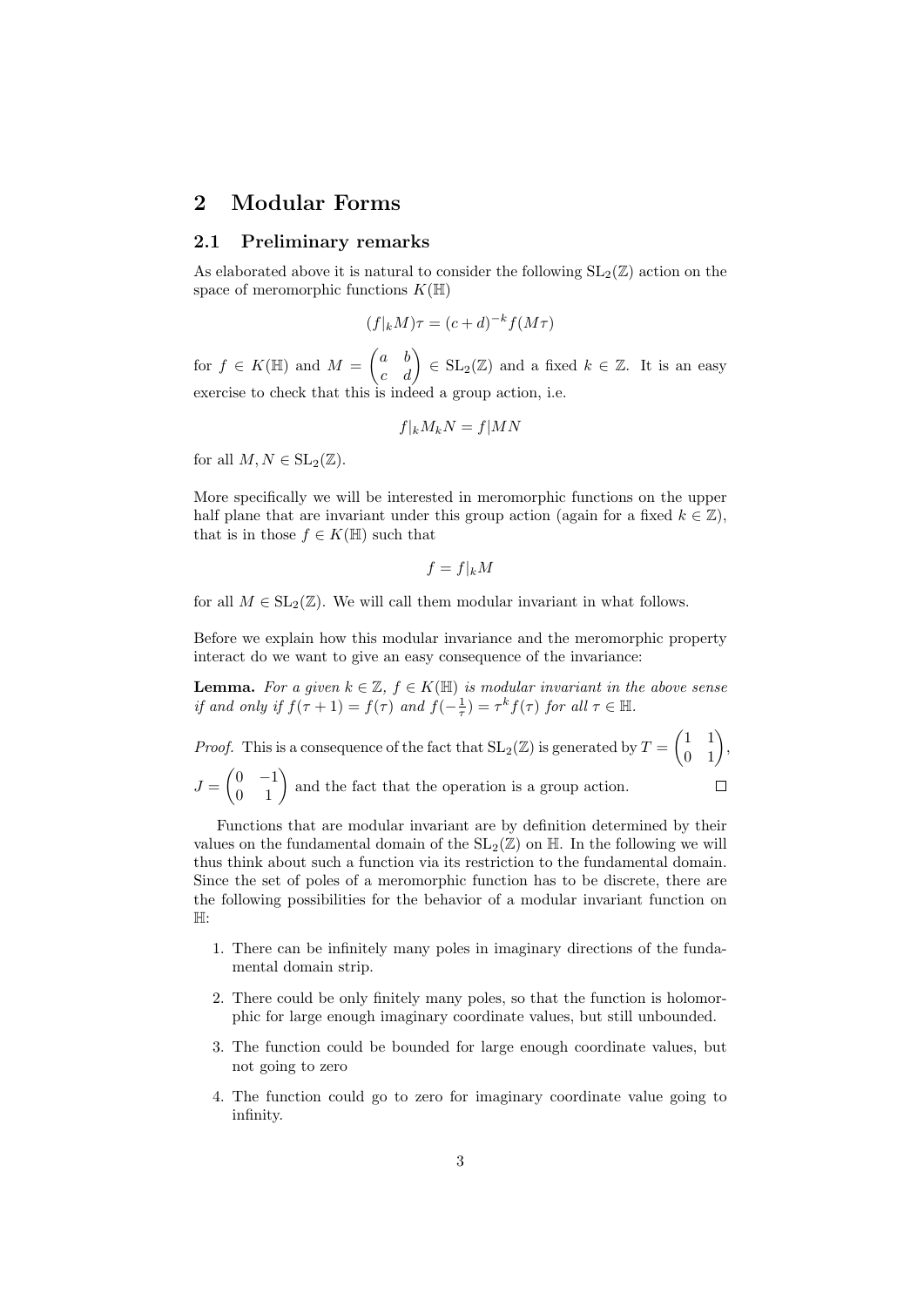A different way of thinking about this is as follows. Consider the map

$$
\mathbb{H} \to D_1 \setminus \{0\}, \ z \mapsto e^{2\pi i z}
$$

which maps the upper half plane surjectively with periodicity one to the disk of radius one with the origin removed. Using this map we can compare one periodic functions on the upper half plane and functions on  $D_1 \setminus \{0\}$ . Thus we can apply this procedure to our modular invariant functions. A modular invariant function that falls into category  $i$  in the classification above corresponds to a function on  $D_1 \setminus \{0\}$  that falls in the following category: It is a meromorphic functions such that

- 1. the poles accumulate at zero, i.e. we have an essential singularity,
- 2. there is a non essential singularity at zero, i.e. a simple pole,
- 3. there is a removable singularity at zero, which is not a root,
- 4. there is a root at zero.

There is yet another way to describe this behavior. Since the modular invariant functions are especially periodic we have a Fourier series decomposition. Again corresponding to the cases before it looks like

- 1.  $f(\tau) = \sum_{m \in \mathbb{Z}} a_{f,m} q^m$  with  $q = e^{2\pi i \tau}$ ,
- 2.  $\exists m_0 \in \mathbb{Z} : a_{f,m} = 0 \ \forall m \leq m_0$
- 3.  $m_0 = 0$  for above statement,
- 4.  $m_0 = 1$  for statement 2.

## 2.2 Definitions

Having analyzed this in detail we finally come to the definitions. We give modular invariant functions falling into categories 1.) till 4.) the following names:

**Definition.** A modular function of weight  $k$  is

- a meromorphic function on  $\mathbb{H}$ ,
- modular invariant with integer  $k$
- and falls into category 1.).

Definition. A modular form of weight k is

- a meromorphic function on  $\mathbb{H}$ ,
- modular invariant with integer  $k$ ,
- and falls into category 2.), i.e., i.e has almost a pole at infinity (or equivalently a terminating Fourier expansion).

We denote the space of modular forms of weight k by  $\mathbb{V}_k$ .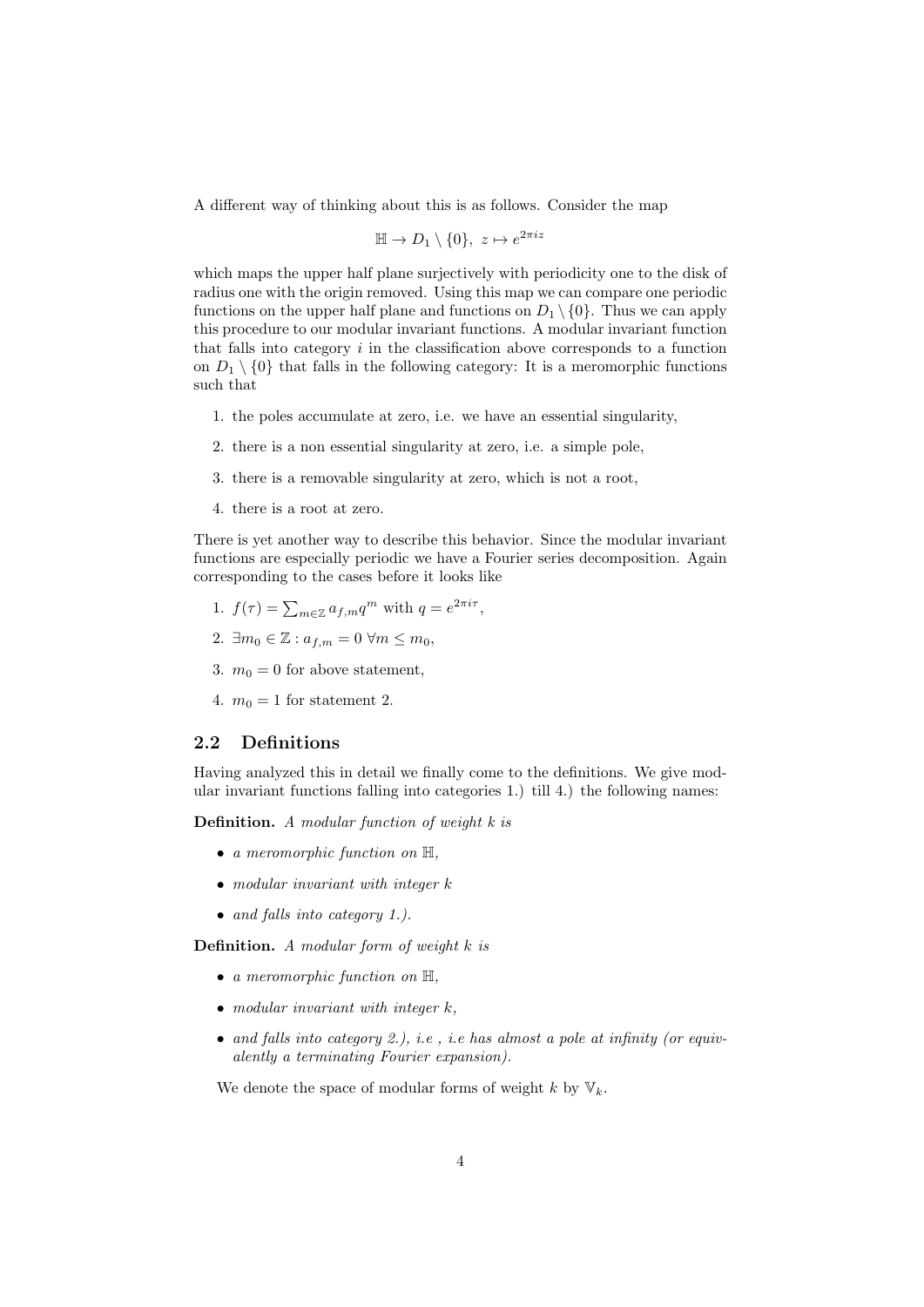Definition. An entire modular form of weight k is

- a meromorphic function on  $\mathbb{H}$ ,
- modular invariant with integer  $k$ ,
- and falls into category 3.), i.e. is bounded at infinity.

We denote the space of entire modular forms of weight k by  $\mathbb{M}_k$ .

**Definition.** A cusp form of weight  $k$  is

- a meromorphic function on  $\mathbb{H}$ ,
- modular invariant with integer  $k$ ,
- and falls into category  $4$ .), is has a zero at infinity.

We denote the space of modular forms of weight k by  $\mathbb{S}_k$ . We list some fundamental properties of those spaces before coming to examples.

**Theorem.** The spaces  $\mathbb{S}_k \subset \mathbb{M}_k \subset \mathbb{V}_k$  form respectively a graded algebra over C via

$$
S = \bigoplus_{k} S_{k}
$$

$$
V = \bigoplus_{k} V_{k}
$$

$$
M = \bigoplus_{k} M_{k}
$$

Proof. These are easy consequences of the definitions and the properties of meromorphic functions. They imply that next to  $f + g \in \mathbb{S}_k$  for  $f, g \in \mathbb{S}_k$  also  $f \cdot g \in \mathbb{S}_{k+l}$  for  $f \in \mathbb{S}_k, g \in \mathbb{S}_l$ , thus the graded algebra property. П

**Theorem.**  $\nabla$  is an algebra over the field  $\nabla_0$ .

*Proof.* This statement is well defined and correct since for  $f \in V_k$  the meromorphic function  $\frac{1}{f} \in \mathbb{V}_{-k}$ .  $\Box$ 

**Theorem.**  $\mathbb{V}_k = \{0\}$  for  $k = 2m + 1$  and  $m \in \mathbb{Z}$ 

Proof. Plugging minus the identity matrix into the modular invariance formula immediately gives the result.  $\Box$ 

# 3 Examples

As explained earlier by analyzing the Weierstrass  $\wp$ -function we are lead to the Eisenstein series. This is initially defined in dependence of a lattice, but we can normalize lattices in a certain way such that the Eisenstein series is a function depending on a parameter  $\tau \in \mathbb{H}$ .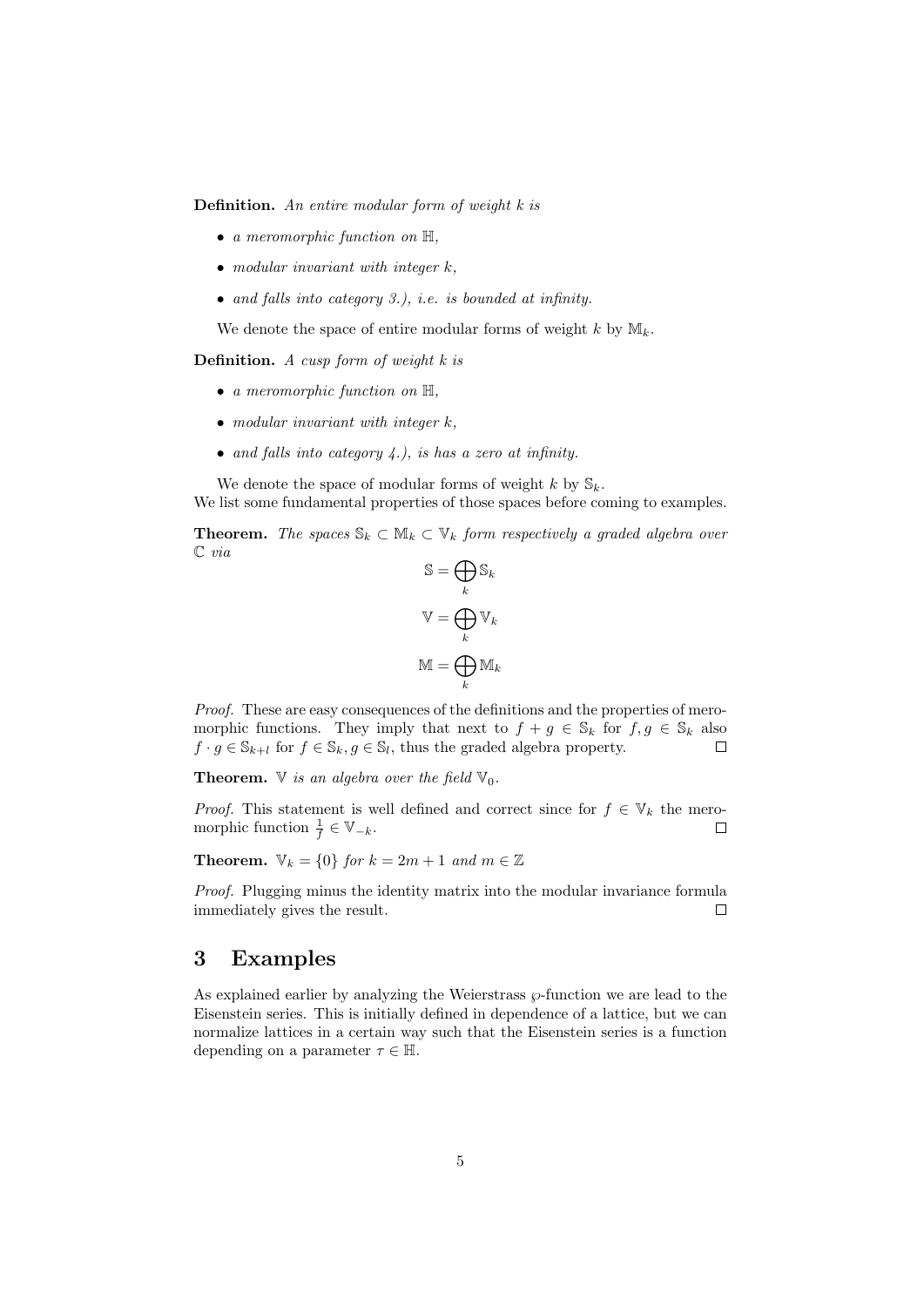## 3.1 The Eisenstein series

We recall that  $G_k(\tau) = \sum_{m,n \in \mathbb{Z}\setminus\{0\}} (m\tau + n)^{-k}$ . In an earlier talk we have seen that this is indeed a meromorphic function on the upper half plane. We show that  $G_k$  is modular invariant with respect to the integer  $k$ .

$$
(G_k|_k M)(\tau) = (c\tau + d)^{-k} \sum_{m,n \in \mathbb{Z}^2 \backslash \{0\}} (m \frac{a\tau + b}{c\tau + d} + n)^{-k} = \sum_{m,n \in \mathbb{Z}^2 \backslash \{0\}} (m(a\tau + d) + n(c\tau + d))^{-k}
$$

$$
= \sum_{m,n \in \mathbb{Z}^2 \backslash \{0\}} (ma + nc)\tau + mb + nd^{-k} = \sum_{m,n \in \mathbb{Z}^2 \backslash \{0\}} (m\tau + n)^{-k}
$$

In the last step we have used that  $M = \begin{pmatrix} a & b \\ c & d \end{pmatrix}$  is in  $SL_2(\mathbb{Z})$  and thus induces a bijection of  $\mathbb{Z}^2 \setminus \{0\}$  and that the series converges absolutely, so that we can

Lastly we sketch the Fourier decomposition of  $G_k$ :

$$
G_k(\tau) = \sum_{n \neq 0} n^{-k} + \sum_{n \in \mathbb{Z} \setminus \{0\}} \sum_{m \in \mathbb{Z}} (m\tau + n)^{-k} = 2\zeta(\tau) + \frac{2\pi i k}{(k-1)!} \sum_{n=0}^{\infty} \sigma_{k-1} q^n
$$

with  $q = e^{2\pi i \tau}$  and  $\sigma_{k-1}(n) = \sum_{d|n} d^{n-k}$ . The first term is just by definition, whereas the second term requires some computation (and that  $k \geq 0$ ) which we omit.

The upshot of these calculations and remarks is that  $G_k \in M_k$ .

## 3.2 The Delta Function

rearrange its terms.

By definition the Delta Function  $\Delta$  is given by the following polynomial in  $G_k$ 

$$
\Delta(\tau) = \frac{(\frac{G_4(\tau)}{2\zeta(4)})^3 - (\frac{(G_6(\tau)}{2\zeta(6)})^2}{1728}
$$

We also directly give the first summands of the Fourier series:

$$
\Delta(\tau) = q - 24q^2 + 252q^3 + \cdots
$$

By the result about the Eisenstein series earlier and the Fourier series we immediatly see that  $\Delta$  it is a cusp form of weight 12 since  $3 \times 4 = 2 \times 6 = 12$ . As an aside we quote that  $\Delta$  also has the following representation:

$$
\Delta(\tau) = q \Pi_{n=1}^{\infty} (1 - q^n)^{24}
$$

which is interesting from a number theoretic viewpoint.

### 3.3 The j-invariant

The j-invariant is by definition given by

$$
j(\tau) = \frac{G_4(\tau)^3}{2\Delta(\tau)\zeta(4)}
$$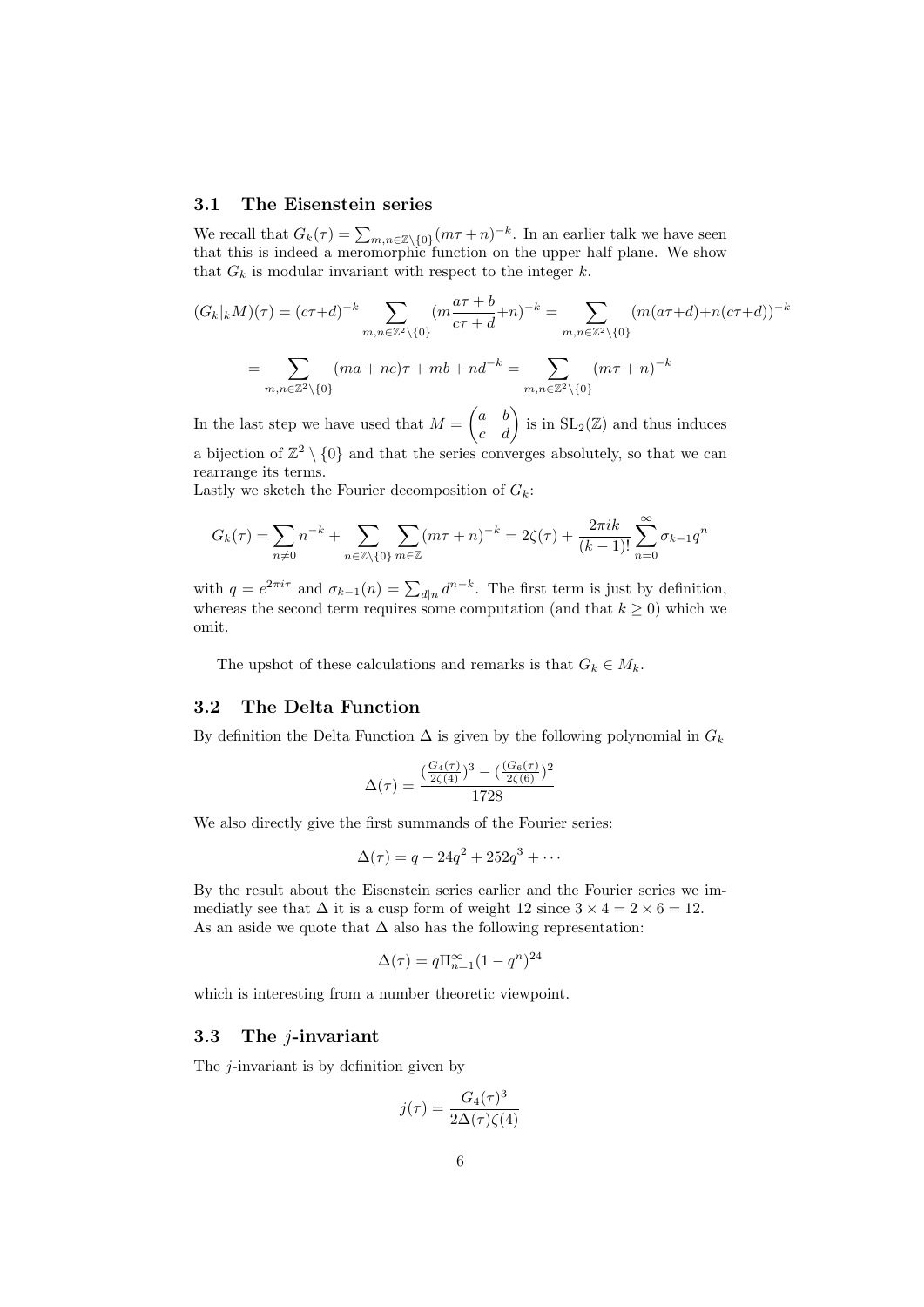and we have seen its importance in an earlier talk about isomorphism classes of lattices.

From the Fourier expansion of  $\Delta$  and  $G_4$  it follows that

$$
j(\tau) = q^{-1} + 744 + 196884q + \cdots
$$

and with these two results combined it follows that  $j$  is a modular form of weight zero.

## 4 The graded algebra M

This section focuses on algebraic properties of the graded, commutative algebra of entire modular forms,  $\mathbb{M} = \bigoplus_k \mathbb{M}_k$ , namely, dimension and generators. First, we want to look at low weights  $k < 12$ , for which the following complex-analytic result will be useful.

## 4.1 The weight formula

Let us denote  $\mathbb{F}^* = \mathbb{F} \cup \{\infty\}$ . Furthermore, we define for  $\tau \in \mathbb{H}$ , the order  $\text{ord}(\tau) = \frac{1}{2} \# \Gamma_{\tau}$ , i.e.  $\text{ord}(\rho) = 3$ ,  $\text{ord}(i) = 2$  and  $\text{ord}(\omega) = 1$  for all other  $\omega \in \mathbb{F}^*$ . We will refer to the following result as the *weight formula*.

**Theorem.** Any modular form  $0 \neq f \in V_k$  satisfies the equation

$$
\sum_{\omega \in \mathbb{F}^*} \frac{1}{\text{ord}(\omega)} \text{ord}_{\omega}(f) = \frac{k}{12}.
$$

To prove this, one uses the argument principle in order to count the multiplicities of zeros and poles of  $f$  through a path integral in  $\mathbb{F}$ . We will not go through the calculations needed for the proof here but briefly explain the argument. For more details, see [1], pages 146-149.

The path used in the argument looks as follows:



Here  $\omega$  and z are possible additional poles or zeros of f on the boundary of  $\mathbb{F}$ , the  $\kappa_{\nu}$  and  $\kappa'_{\nu}$  are circular arcs with radius  $\epsilon$  small enough so that the circular neighborhoods of their center do not contain any more zeros or poles. Also,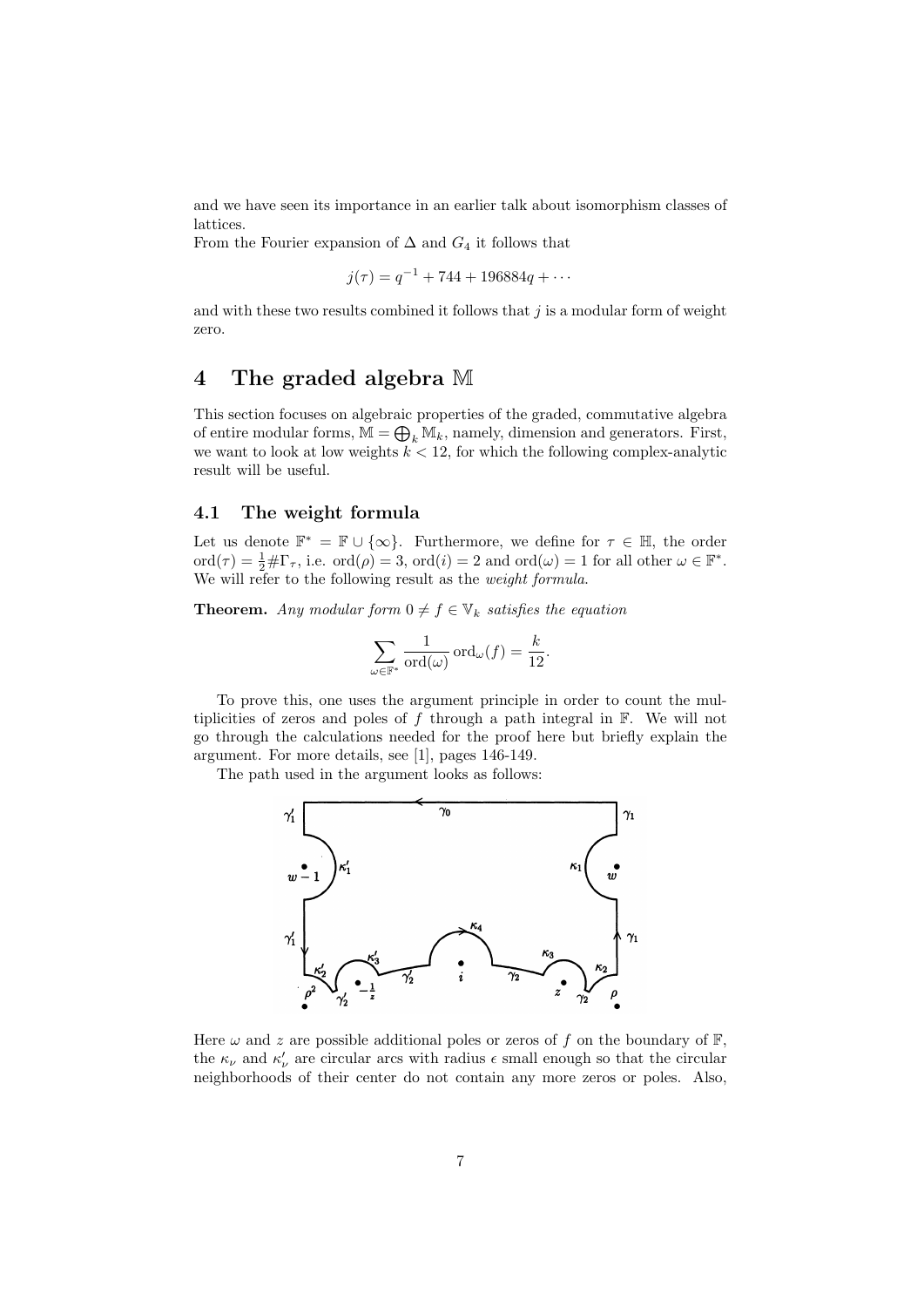we can pick  $\gamma_0$  far enough towards  $\infty$  such that there are no poles or zeros left above. The argument principle now tells us that

$$
\int_{\gamma} F(\tau) d\tau = 2\pi i \sum_{\omega \in \mathbb{F}^{\circ}} \text{ord}_{\omega}(f),
$$

where  $F(\tau) = \frac{f'(\tau)}{f(\tau)}$  $\frac{f'(\tau)}{f(\tau)}$ ,  $\mathbb{F}^{\circ}$  denotes the interior of  $\mathbb{F}$ , and  $\gamma$  is the combined path running counter-clockwise.

Now we will look at all the components of the path integral seperately.

- Using the Fourier expansion of F one can show that the integral along  $\gamma_0$ evaluates to  $-2\pi i \text{ ord}_{\infty}(f)$ .
- Due to translation invariance of F, the integrals along  $\gamma_1$  and  $\gamma'_1$  cancel.
- The paths  $\kappa_1$  and  $\kappa'_1$ , again due to translation invariance, sum to the  $-2\pi i$  times the residue of F at  $\omega$ , which gives  $-2\pi i \text{ ord}_{\omega}(f)$ . Due to J-invariance, the same can be said for the two paths  $\kappa_3$  and  $\kappa'_3$ .
- Due to J-invariance, the integral along  $\kappa_4$  evaluates to  $-2\pi i$  times half the residue of F at i, which gives  $-\pi i \text{ord}_i(f)$ .
- Due to U- and T-invariance, the two integrals along  $\kappa_2$  and  $\kappa'_2$  combine to  $-2\pi i$  times one third of the residue of F at  $\rho$ , which gives  $-\frac{2\pi i}{3} \text{ord}_{\rho}(f)$ .

If we combine all of these different terms and divide by  $2\pi i$ , we arrive at the weight formula.

## 4.2 Dimensions and Generators

The weight formula gives us powerful restrictions on entire modular functions. In order to see this, let us spell out the weight formula:

$$
\frac{1}{2}\operatorname{ord}_i(f)+\frac{1}{3}\operatorname{ord}_\rho(f)+\operatorname{ord}_\infty(f)+\sum_{\omega\in\mathbb{F}\backslash\{i,\rho\}}\operatorname{ord}_\omega(f)=\frac{k}{12}
$$

For an entire modular form f, all the  $\text{ord}_{\omega}(f)$  are non-negative integers. For weight  $k < 12$ , this tells us that the zeros of f have to be located at i or  $\rho$ . The following table shows their possible zeros and orders.

| $\kappa$ | k/12 | $\vert \text{ord}_{\infty}(f) \vert \text{ord}_{i}(f) \vert \text{ord}_{\rho}(f)$ |  | f has zeros at   of weight |  |
|----------|------|-----------------------------------------------------------------------------------|--|----------------------------|--|
|          |      |                                                                                   |  |                            |  |
|          |      |                                                                                   |  |                            |  |
|          |      |                                                                                   |  |                            |  |
| 10       |      |                                                                                   |  | $\rho$ and i               |  |

This allows us to classify entire modular forms of low weight:

**Proposition.** a)  $\mathbb{M}_k = \{0\}$  for  $k < 0$ .

- b)  $\mathbb{M}_0 = \mathbb{C}$ .
- c)  $M_2 = \{0\}.$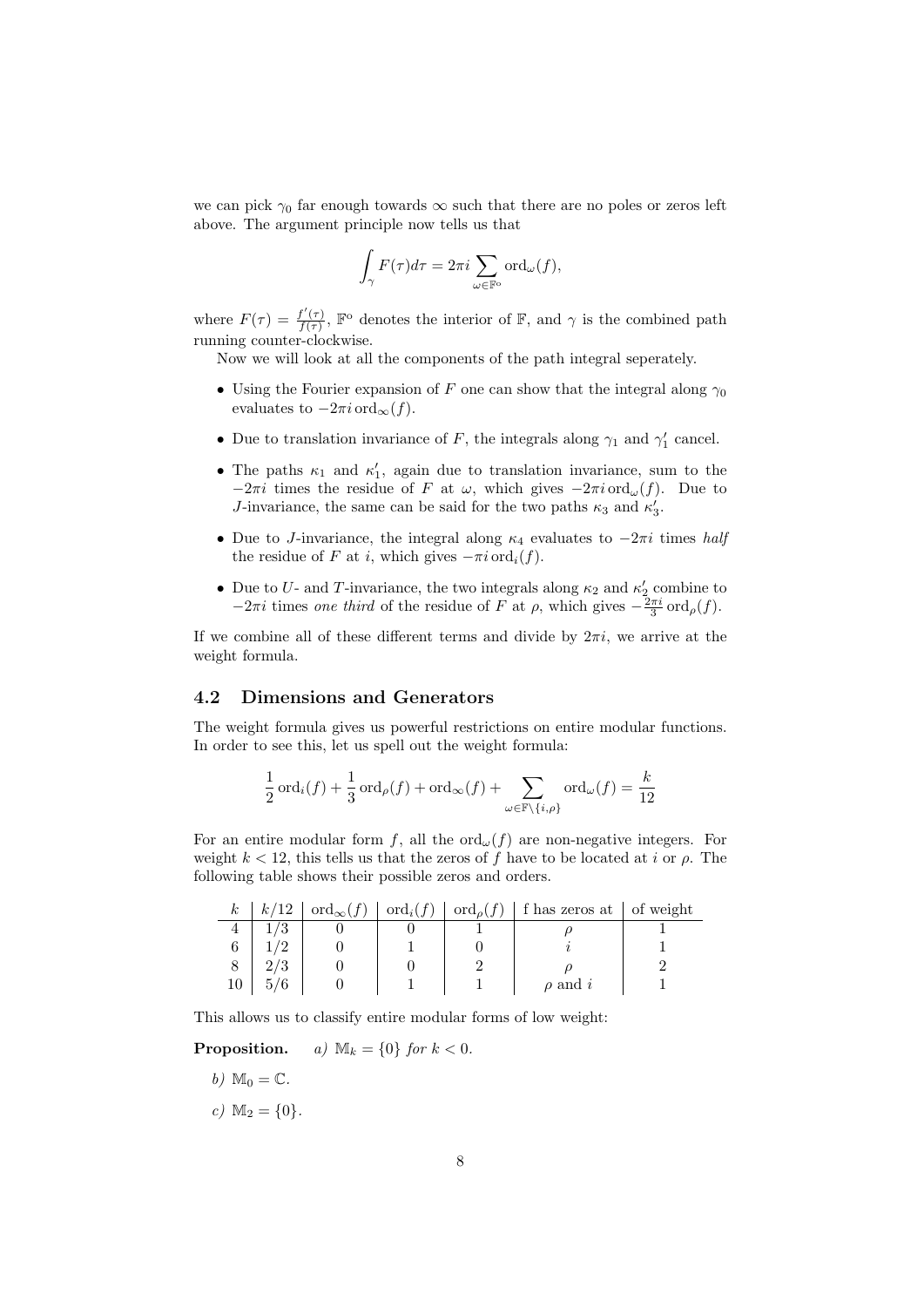d)  $\mathbb{M}_k = \mathbb{C}G_k = \mathbb{C}G_k^*$  and  $\mathbb{S}_k = \{0\}$  for  $k = 4, 6, 8, 10$ .

- *Proof.* a) For  $k < 0$ , the left hand side of the weight formula would be negative, which is not possible.
	- b) For  $k = 0$ , the weight formula tells us that entire forms of weight k can not have any zeros. Consider  $g = f - f(i)$ , then this means  $g = 0$ , so f is constant.
	- c) We can not reach 1/6 by adding non-negative integer multiples of 1/3 and 1/2, and 1.
	- d) Since  $G_k \in M_k$  has the same zeros with multiplicites as any other  $f \in M_k$ ,  $f/G_k \in \mathbb{M}_0$ , so it is constant by b).

 $\Box$ 

In particular, this shows that  $G_4$  has its only root in  $\mathbb F$  at  $\rho$ , which is of order 1, and  $G_6$  has its only root at  $i$ , which is also of order 1.

The discriminant  $\Delta$  lies in M<sub>12</sub> and satisfies ord<sub>∞</sub>( $\Delta$ ) = 1. The dimension formula now tells us that  $\Delta$  has no other zeros in  $\mathbb F$ . For our calculation of the dimensions we need to link higher-weight entire modular forms to those already described. This is done by the following Lemma.

**Lemma.** For even  $k \geq 12$  we have  $\mathbb{S}_k = \Delta \mathbb{M}_{k-12}$ . Furthermore,  $\mathbb{M}_k = \mathbb{C} G_k^* \oplus$  $\mathbb{S}_k$ .

*Proof.* For the first statement, the inclusion " $\supseteq$ " is clear. On the other hand, any function  $f \in \mathbb{S}_k$ ,  $k \geq 12$ , has at least a zero of order 1 at  $\infty$ . Therefore, and since  $\Delta$  has no zeros in H,  $f/\Delta$  is an entire modular form of weight  $k - 12$ .

For the second statement, notice that  $G_k^*$  has no zero at  $\infty$ , so for some  $f \in M_k$ , we can just subtract some scalar multiple of  $G_k^*$  to get a cusp form of the same weight.  $\Box$ 

This now gives us the possibility to calculate the dimensions of  $M_k$ :

**Theorem.** The spaces of entire modular forms,  $\mathbb{M}_k$  for k even, are finitedimensional with dimensions given by

$$
\dim_{\mathbb{C}}(\mathbb{M}_{k}) = \begin{cases} \lfloor \frac{k}{12} \rfloor, & k \equiv 2 \pmod{12} \\ \lfloor \frac{k}{12} \rfloor + 1, & k \not\equiv 2 \pmod{12} \end{cases}
$$

Proof. This follows inductively from the Proposition earlier, as well as the relations

$$
\dim(\mathbb{M}_k) = 1 + \dim(\mathbb{S}_k) \quad \text{and} \quad \dim(\mathbb{S}_{k+12}) = \dim(M_k),
$$

which follow from the last Lemma.

In the previous section we have seen that we can express  $\Delta$  as a polynomial of  $G_4^*$  and  $G_6^*$ . Also, we give the following proposition:

**Proposition.** For any  $r, s \in \mathbb{N}$ , such that  $4r + 6s = k \geq 4$ , even, we have

$$
\mathbb{M}_k = \mathbb{C} G_4^{*r} G_6^{*s} \oplus \mathbb{S}_k.
$$

 $\Box$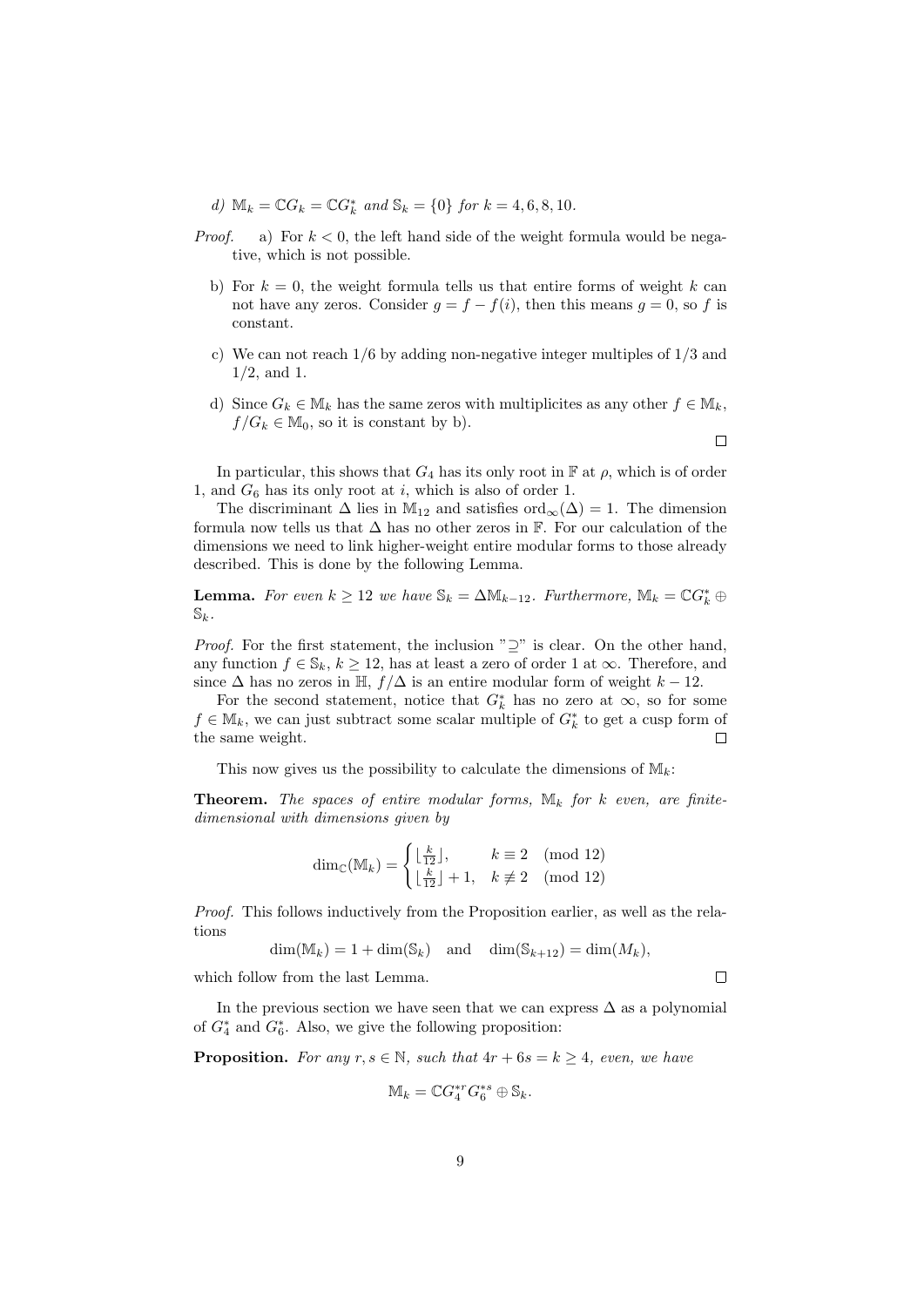*Proof.* Clearly,  $G_4^*^*G_6^{*s} \in M_k$ . Since  $G_4^*$  and  $G_6^*$  do not vanish at  $\infty$ , from any function we can subtract some complex multiple of  $G_4^{*r}G_6^{*s}$  and get a cusp form.  $\Box$ 

This eventually leads to our main result:

**Theorem.** For  $k \geq 4$  even, there is a decomposition

$$
\mathbb{M}_k = \bigoplus_{4r+6s=k} \mathbb{C} G_4^{*r} G_6^{*s}.
$$

This means that  $\mathbb{M} = \bigoplus_k \mathbb{M}_k$  is freely generated as an algebra by  $G_4^*$  and  $G_6^*$ . In other words,  $\mathbb{M} = \mathbb{C}[G_4^*, G_6^*]$  and  $G_4^*$  and  $G_6^*$  algebraically independent.

*Proof.* Due to the previous proposition and the relation  $\mathbb{S}_k = \Delta \mathbb{M}_{k-12}$ , by an inductive argument, every entire modular function can be written as a polynomial expression in  $G_4^*$  and  $G_6^*$ . In terms of the graded evaluation homomorphism  $\mathbb{C}[x^4, y^6] \to \mathbb{M}; x^4 \mapsto G_4^*$  and  $y^6 \mapsto G_6^*$ , we have surjectivity.

A standard combinatorial argument can show that the dimensions of the free, graded, commutative algebra  $\mathbb{C}[x^4, y^6]$  is already exactly the same in each degree as those of M. Therefore, the evaluation homomorphism is actually an isomorphism.  $\Box$ 

# 5 L-functions

**Definition.** Given an entire modular function of weight  $k \, f = \sum_{n=0}^{\infty} a_{f,n} q^n$  its L-function  $L_f$  is defined by the following expression

$$
L_f(s) = \sum_{n=1}^{\infty} a_{f,n} n^{-s}.
$$

It is often normalized using the  $\Gamma$ -function  $\Gamma(s) = \int_0^\infty e^{-y} y^{s-1}$  giving the definition

$$
\Lambda_f(s) = (2\pi)^{-s} \Gamma(s) L_f(s).
$$

**Remark.** By standard analytic methods one can show that the sum representing the L-function converges absolutely and for  $Re(s) > k$  even locally uniformly.

**Theorem.** Given an entire modular form of weight  $k$  its  $L$ -function can be meromorphically extended to the whole of  $\mathbb C$  only with possibly a pole at  $s = k$ and residue

$$
\operatorname{Res}_{s=k} L_f(s) = \frac{(2\pi i)^k}{(k-1)!} a_f(0).
$$

Furthermore  $L_f(0) = -a_f(0)$  and  $L_f(-n) = n \,\forall n \in \mathbb{N}$ .

The functional equation

$$
\Lambda_f(k-s) = i^k \Lambda_f(s)
$$

holds.

Proof. This follows from computing that

$$
\Lambda_f(s) = \int_1^{\infty} \left( f(iy) - a_{f,0}(y^s + i^k y^{k-s}) \frac{dy}{y} \right) + a_{f,0} \left( \frac{ik}{s-k} - \frac{1}{s} \right).
$$

 $\Box$